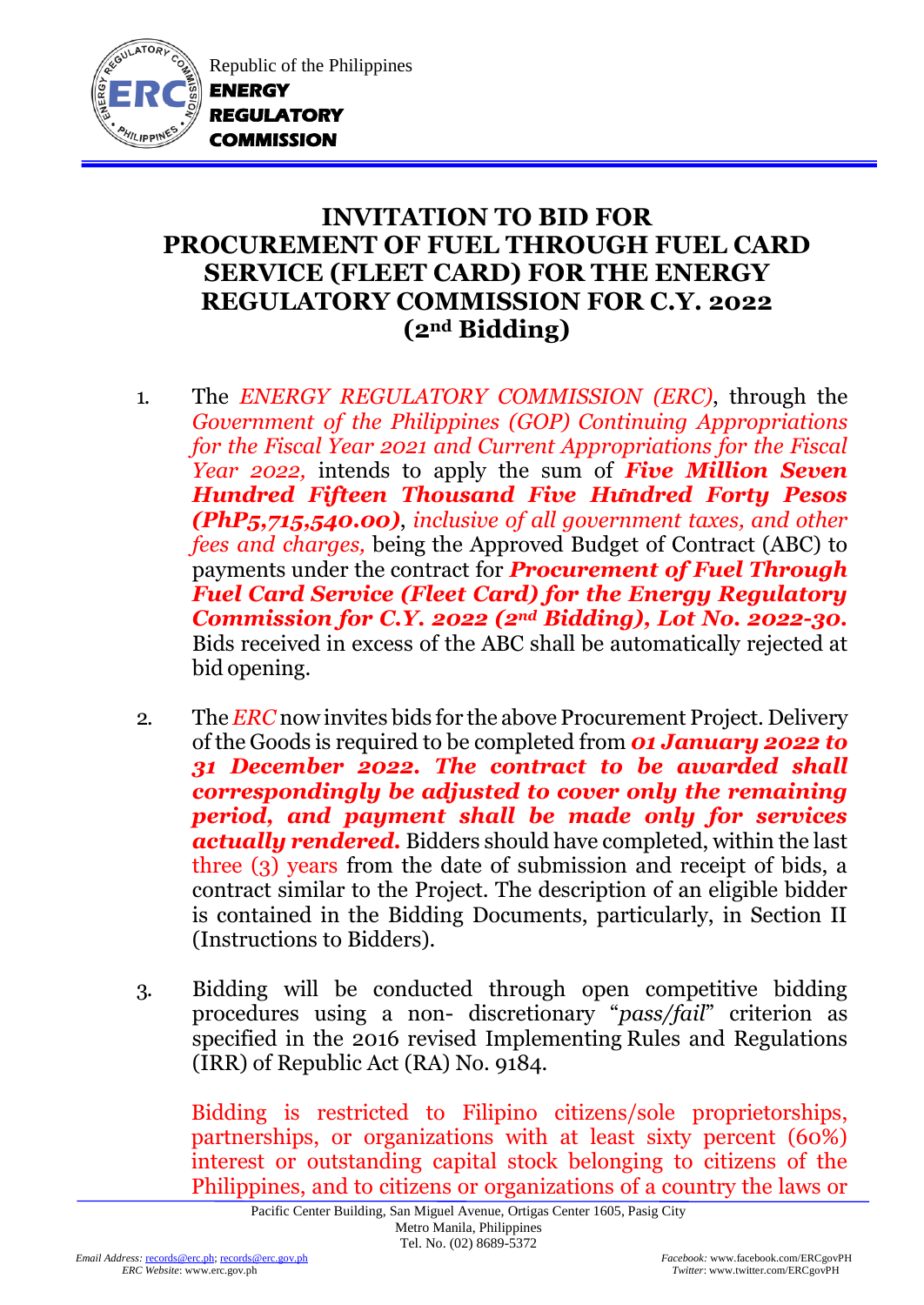regulations of which grant similar rights or privileges to Filipino citizens, pursuant to RA No. 5183.

- 4. Prospective Bidders may obtain further information from *ERC BAC Secretariat* and inspect the Bidding Documents at the address given below during *Monday to Friday, 09:00 A.M. to 03:00 P.M*.
- 5. A complete set of Bidding Documents may be acquired by interested Bidders on *22 April 2022* from the given address and website(s) below *and upon payment of the applicable fee for the Bidding Documents, pursuant to the latest Guidelines issued by the GPPB, in the amount of Ten Thousand Pesos (PhP10,000.00)*. The Procuring Entity shall allow the bidder to present its proof of payment for the fees in person.
- 6. The *ERC BAC* will hold a Pre-Bid Conference<sup>1</sup>, which shall be open to prospective bidders, on *05 May 2022, 03:00 P.M. through videoconferencing via MS Teams, which can be accessed through:*

[https://teams.microsoft.com/l/meetup](https://teams.microsoft.com/l/meetup-join/19%3ameeting_MGI0MWEzM2UtYjdkZC00MzNmLTkxNmItNTkyYWRmNDhhYzcz%40thread.v2/0?context=%7b%22Tid%22%3a%2234a3c75d-10fe-482b-9220-04df09540e89%22%2c%22Oid%22%3a%225f074c63-51dc-4812-9356-3479a48fb753%22%7d)[join/19%3ameeting\\_MGI0MWEzM2UtYjdkZC00MzNmLTkxNmIt](https://teams.microsoft.com/l/meetup-join/19%3ameeting_MGI0MWEzM2UtYjdkZC00MzNmLTkxNmItNTkyYWRmNDhhYzcz%40thread.v2/0?context=%7b%22Tid%22%3a%2234a3c75d-10fe-482b-9220-04df09540e89%22%2c%22Oid%22%3a%225f074c63-51dc-4812-9356-3479a48fb753%22%7d) [NTkyYWRmNDhhYzcz%40thread.v2/0?context=%7b%22Tid%22%](https://teams.microsoft.com/l/meetup-join/19%3ameeting_MGI0MWEzM2UtYjdkZC00MzNmLTkxNmItNTkyYWRmNDhhYzcz%40thread.v2/0?context=%7b%22Tid%22%3a%2234a3c75d-10fe-482b-9220-04df09540e89%22%2c%22Oid%22%3a%225f074c63-51dc-4812-9356-3479a48fb753%22%7d) [3a%2234a3c75d-10fe-482b-9220-](https://teams.microsoft.com/l/meetup-join/19%3ameeting_MGI0MWEzM2UtYjdkZC00MzNmLTkxNmItNTkyYWRmNDhhYzcz%40thread.v2/0?context=%7b%22Tid%22%3a%2234a3c75d-10fe-482b-9220-04df09540e89%22%2c%22Oid%22%3a%225f074c63-51dc-4812-9356-3479a48fb753%22%7d) [04df09540e89%22%2c%22Oid%22%3a%225f074c63-51dc-4812-](https://teams.microsoft.com/l/meetup-join/19%3ameeting_MGI0MWEzM2UtYjdkZC00MzNmLTkxNmItNTkyYWRmNDhhYzcz%40thread.v2/0?context=%7b%22Tid%22%3a%2234a3c75d-10fe-482b-9220-04df09540e89%22%2c%22Oid%22%3a%225f074c63-51dc-4812-9356-3479a48fb753%22%7d) [9356-3479a48fb753%22%7d](https://teams.microsoft.com/l/meetup-join/19%3ameeting_MGI0MWEzM2UtYjdkZC00MzNmLTkxNmItNTkyYWRmNDhhYzcz%40thread.v2/0?context=%7b%22Tid%22%3a%2234a3c75d-10fe-482b-9220-04df09540e89%22%2c%22Oid%22%3a%225f074c63-51dc-4812-9356-3479a48fb753%22%7d)

- 7. Bids must be duly received by the BAC Secretariat through manual submission at the office address indicated below on or before *19 May 2022, 03:00 P.M.* Late bids shall not be accepted. Bidders are requested to submit one (1) original and one (1) copy of their bids. Bidders are likewise requested to bring the originals of the documents submitted and present the same for comparison during the bid opening.
- 8. All Bids must be accompanied by a bid security in any of the acceptable forms and in the amount stated in **ITB** Clause 14.
- 9. Bid opening shall be on *19 May 2022, 03:00 P.M.* at the given address below. Bids will be opened in the presence of the bidders' representatives who choose to attend the activity.

1

<sup>1</sup> May be deleted in case the ABC is less than One Million Pesos (PhP1,000,000) where the Procuring Entity may not hold a Pre-Bid Conference.